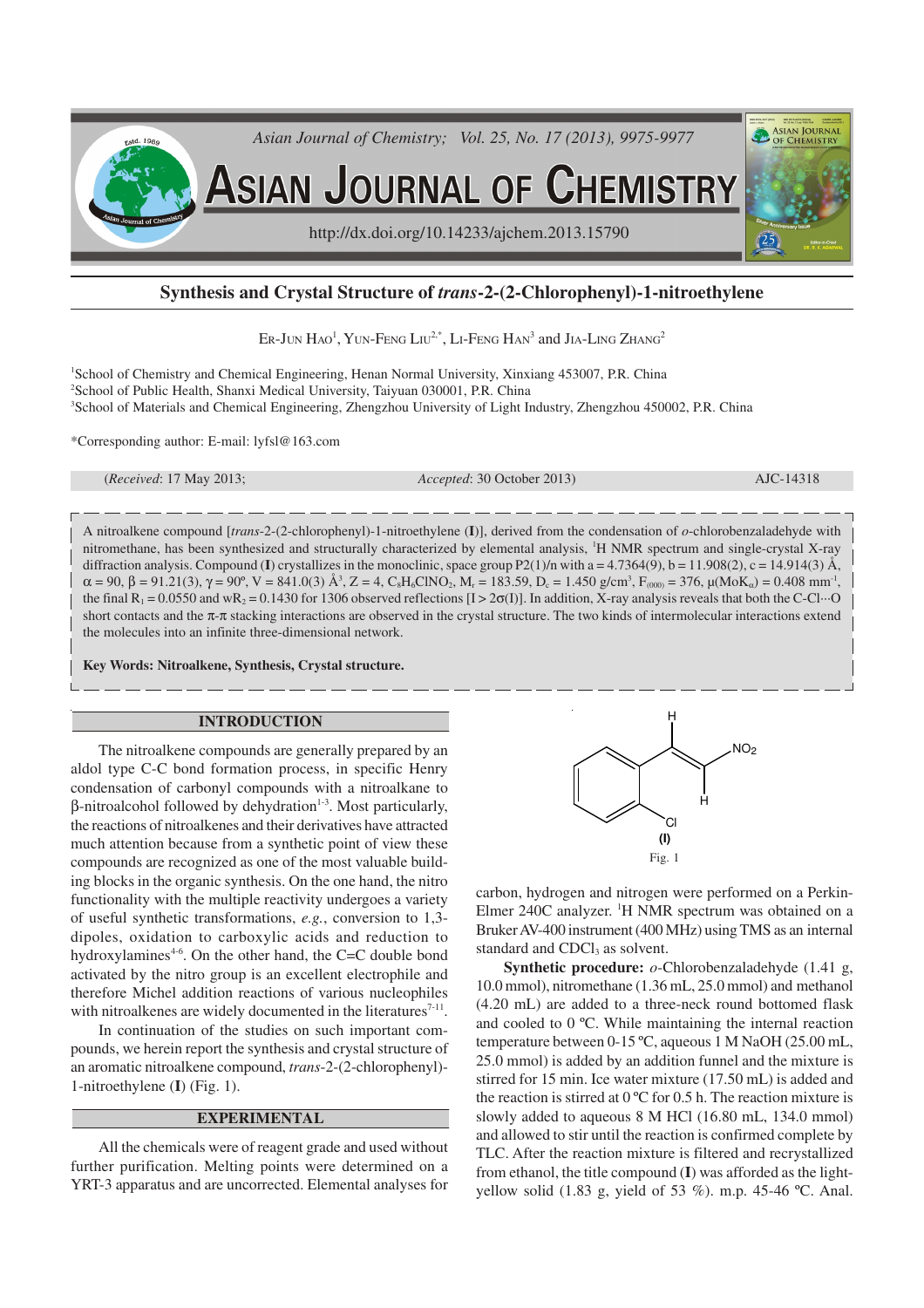calcd. (%) for  $C_8H_6CINO_2$ : C, 53.34, H, 3.29, N, 7.63. Found (%): C, 52.51, H, 3.53, N, 7.43. <sup>1</sup>H NMR (400 MHz, CDCl<sub>3</sub>, TMS) δ/ppm: 8.28 (d, *J* = 13.6 Hz, 1H, =C*H*), 7.83 (d, *J* = 13.6 Hz, 1H, =CH), 7.56 (m, 2H, PhH), 7.32 (m, 2H, PhH).

**Crystal structure determination:** Single crystals of the title compound (**I**) suitable for X-ray diffraction analysis were grown by slow evaporation of the CH<sub>2</sub>Cl<sub>2</sub>/hexane solution at 5 ºC. The single crystal with dimensions of 0.25 mm × 0.21 mm × 0.16 mm for (**I**) was mounted on a Rigaku Saturn CCD area deterctor. Data were collected at 293(2) K for (**I**) by using a graphite monochromator with  $M \alpha$  radiation ( $\lambda = 0.71073$ ) Å). A total of 8378 reflections were collected in the range of  $2.19^{\circ} \le \theta \le 27.88^{\circ}$  by using an the  $\omega$ - $\varphi$  scanning mode, of which 1998 were unique with  $R_{int} = 0.041$  and 1306 were observed with  $I > 2\sigma(I)$ . The structures were solved by direct methods using the SHELXS-97 program $12$  and refined by full-matrix least-squares techniques (SHELXL-97)<sup>13</sup> on  $F^2$ . Hydrogen atoms were located by using the geometric method. The final R = 0.0550, wR = 0.1603 (w =  $1/[\sigma^2(F_0)^2 + (0.0947P)^2]$ + 0.0000P], where P =  $(F_o^2 + 2F_c^2)/3$ , S = 0.990,  $(\Delta/\sigma)_{\text{max}}$  = 0.000,  $(\Delta \rho)_{\text{max}} = 0.218$  and  $(\Delta \rho)_{\text{min}} = -0.253 \text{ e}/\text{\AA}^3$ .

## **RESULTS AND DISCUSSION**

The single crystal of the title compound (**I**) was obtained by slow diffusion of *n*-hexane to the dichloromethane solution of the compound, which was crystallized as air-stable brightly-yellow crystals. The elemental analyses and NMR spectrum are in good agreement with the formulae proposed by the X-ray crystallography.

**Structure of the title compound (I):** Crystallographic and refinement parameters are listed in Table-1. The selected bond lengths and angles are given in Tables 2 and 3. The structure was solved by direct methods. Anisotropic displacement parameters were applied to all nonhydrogen atoms in fullmatrix least-square refinements based on  $F<sup>2</sup>$ . The hydrogen atoms were set in calculated positions with a common fixed isotropic thermal parameter.

The molecular structure of (**I**) is depicted in Fig. 2. The crystal packing diagram of (**I**) is shown in Fig. 3.



Fig. 2. Molecular structure of (**I**) with 30 % probability thermal ellipsoids



Fig. 3. Crystal packing diagram of (**I**) along the a-axis

| TABLE-1<br>CRYSTAL DATA AND STRUCTURAL REFINEMENT FOR (I) |                                                                     |  |  |
|-----------------------------------------------------------|---------------------------------------------------------------------|--|--|
| Parameters                                                | Values                                                              |  |  |
| Empirical formula                                         | $C_8H_6NO_2Cl$                                                      |  |  |
| Formula weight                                            | 183.59                                                              |  |  |
| Crystal system                                            | Monoclinic                                                          |  |  |
|                                                           | Unit cell dimensions                                                |  |  |
| $a(A, \degree)$                                           | 4.7364(9)                                                           |  |  |
| $b(A, \degree)$                                           | $b = 11.908(2)$                                                     |  |  |
| $c(A, \degree)$                                           | $c = 14.914(3)$                                                     |  |  |
| Unit cell angles (°)                                      |                                                                     |  |  |
| $\alpha$                                                  | 90                                                                  |  |  |
| $\beta$                                                   | 91.21(3)                                                            |  |  |
| $\gamma$                                                  | 90                                                                  |  |  |
| Volume $(A^3)$                                            | 841.0(3)                                                            |  |  |
| Z                                                         | $\overline{4}$                                                      |  |  |
| Temperature $(K)$                                         | 293(2)                                                              |  |  |
| Space group                                               | P2(1)/n                                                             |  |  |
| Wavelength (Å)                                            | 0.71073                                                             |  |  |
| Calculated density $(g \text{ cm}^3)$                     | 1.450                                                               |  |  |
| Absorption coefficient $\mu$ (mm <sup>-1</sup> )          | 0.408                                                               |  |  |
| $F_{(000)}$                                               | 376                                                                 |  |  |
| Crystal size $(mm3)$                                      | $0.25 \times 0.21 \times 0.16$                                      |  |  |
| $\theta$ range for data collection ( $\degree$ )          | $2.19 - 27.88$                                                      |  |  |
| Limiting indices                                          | $-6 \Leftarrow h \Leftarrow 6, -15 \Leftarrow k \Leftarrow 15, -19$ |  |  |
|                                                           | $\Leftarrow$ 1 $\Leftarrow$ 19                                      |  |  |
| Reflection collected                                      | 8378                                                                |  |  |
| Independent reflection                                    | 1998 ( $R_{int} = 0.0408$ )                                         |  |  |
| Completeness to $\lambda_{\text{max}}$ (%)                | 99.6                                                                |  |  |
| Data/restraints/parameters                                | 1998/0/110                                                          |  |  |
| Goodness-of-fit on $F^2$                                  | 0.990                                                               |  |  |
| Final R indices $[I > 2\sigma I]$                         | $R_1 = 0.0550$ , w $R_2 = 0.1430$                                   |  |  |
| R indices (all data)                                      | $R_1 = 0.0780$ , $wR_2 = 0.1603$                                    |  |  |
| Largest diff. peak and hole (e $A^{-3}$ )                 | 0.218 and -0.253                                                    |  |  |
|                                                           |                                                                     |  |  |

| TABLE-2                           |          |                 |          |  |  |
|-----------------------------------|----------|-----------------|----------|--|--|
| SELECTED BOND LENGTHS (Å) FOR (I) |          |                 |          |  |  |
| <b>B</b> onds                     | Dist.    | <b>Bonds</b>    | Dist.    |  |  |
| $O(1)$ -N(1)                      | 1.214(3) | $C(6)-C(7)$     | 1.472(3) |  |  |
| $O(2)$ -N(1)                      | 1.230(2) | $C(7)$ - $C(8)$ | 1.296(3) |  |  |
| $N(1)-C(8)$                       | 1.448(3) | $Cl(1)-C(1)$    | 1.733(2) |  |  |

| TABLE-3<br>SELECTED BOND ANGLES (°) FOR (I) |            |                          |            |  |
|---------------------------------------------|------------|--------------------------|------------|--|
| Angles                                      |            | Angles                   |            |  |
| $O(2)$ -N(1)-O(1)                           | 123.54(19) | $C(1)-C(6)-C(7)$         | 120.51(19) |  |
| $O(1)$ -N(1)-C(8)                           | 120.29(18) | $C(8)-C(7)-C(6)$         | 125.9(2)   |  |
| $O(2)$ -N(1)-C(8)                           | 116.2(2)   | $C(7)$ - $C(8)$ - $N(1)$ | 121.3(2)   |  |
| $C(5)-C(6)-C(1)$                            | 117.60(18) | $C(6)-C(1)-Cl(1)$        | 120.97(16) |  |
| $C(5)-C(6)-C(7)$                            | 121.88(18) |                          |            |  |

As depicted in Fig. 2, the title compound (**I**) displays a *trans* configuration about the C=C double bond. The average bond lengths and angles are within normal ranges $14-18$ . The  $C(7)=C(8)$  bond length is 1.296(3) Å which is a typical double bond, but it is shorter than those observed in the crysta structures